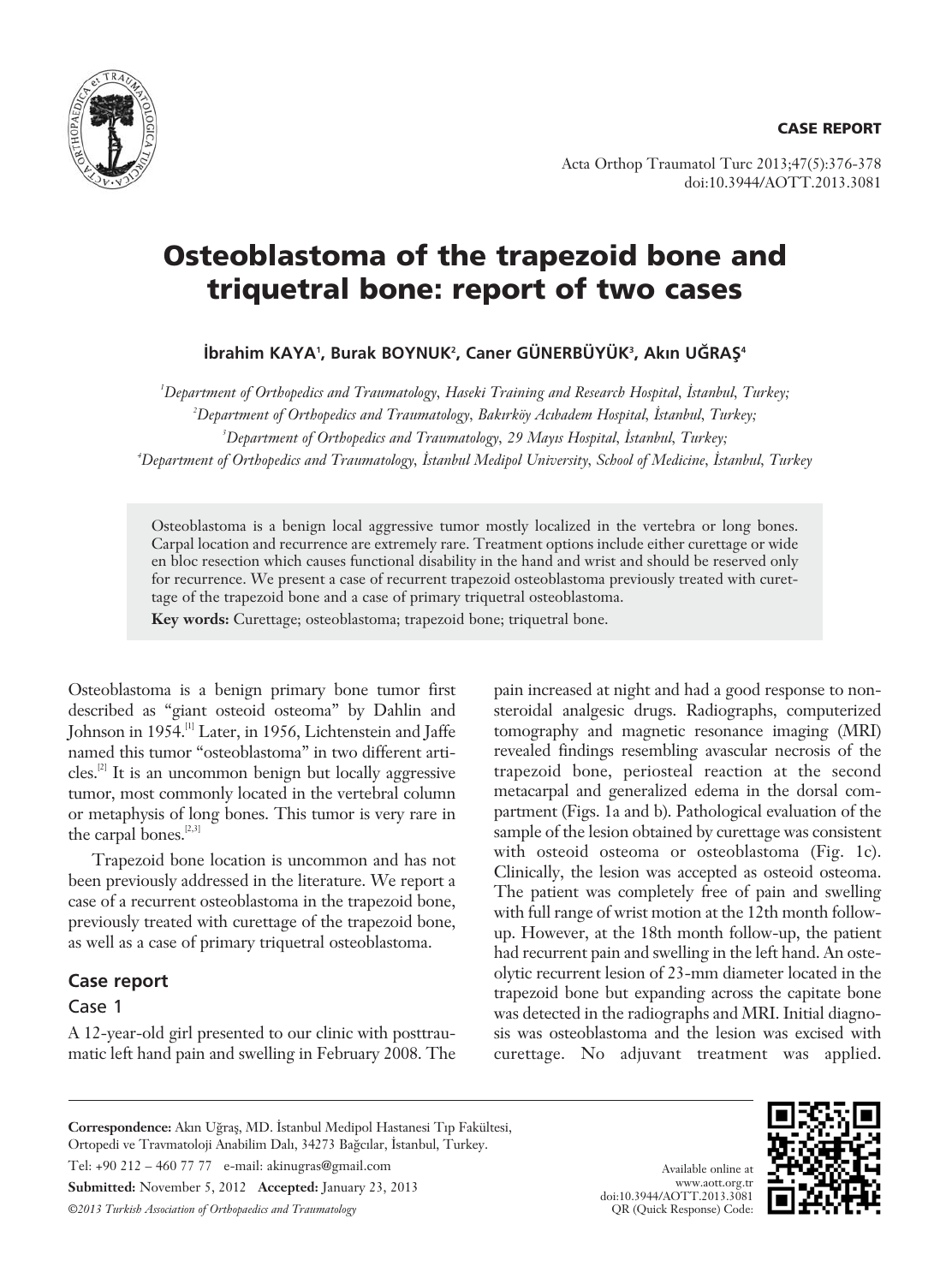

**Fig. 1.** Views from Case 1 with osteoblastoma of the trapezoid bone. **(a)** Preoperative CT scan, **(b)** T1-weighted image of coronal MRI view, **(c)** pathology specimen (H&E ×400), and **(d)** 35th month follow-up anteroposterior X-ray of the patient. [Color figure can be viewed in the online issue, which is available at www.aott.org.tr]

Pathological evaluation of the samples revealed osteoblastoma. The patient had complete pain relief and no swelling with sufficient grasp strength at the postoperative 35th month. Osseous fusion of the carpometacarpal and intercarpal bones was detected in follow-up radiographs (Fig. 1d).

### Case 2

In June 2011, a 19-year-old male presented to our clinic with persistent right hand pain of a duration of two years. The patient took analgesic drugs consistently and the pain increased at night. Radiologic examination revealed a locally sclerotic lesion of 20-mm diameter in the triquetral bone (Figs. 2a, b and c). Curettage and grafting of the lesion was performed and pathological examination defined the lesion as osteoblastoma (Fig. 2d). The patient had dramatic relief of complaints after the operation and was free of pain with full range of wrist motion and full grasp strength at the 13th month follow-up. There was no sign of recurrence in radiologic examination.

### **Discussion**

Osteoblastoma, a benign but locally aggressive tumor, constitutes 1% of all bone tumors.<sup>[2-4]</sup> It is most commonly located in the vertebral column (40%), pelvis and long bones. Carpal location is extremely rare. In total, nine cases have been reported, with the navicular bone was affected in 5 cases, triquetral bone in 1 and hamate bone in 4 (Table 1). Trapezoidal bone location has not been previously addressed in the literature. The young population between 10 and 25 years of age and males are more often affected.<sup>[2]</sup>

Gdoura et al. reported that pain has no specific pattern and no correlation with rest or activity or time of day and that non-steroidal anti-inflammatory drugs do not relieve pain.<sup>[2]</sup> However, non-steroidal anti-inflammatory drugs provided good pain relief in our cases in which pain had circadian characteristics.

In the presence of cortical destruction, the osteoblastoma is separated from the adjacent tissue by a reactive bony shell. In our recurrent case, cortical disruption was noted. Giant cell bone tumor, aneurysmal bone cyst, chondrosarcoma and osteosarcoma should be taken into consideration in the differential diagnosis in cases with cortical destruction.[2] Dorfman and Weiss pointed out the importance of differential diagnosis between osteolytic aggressive osteoblastoma and well-differentiated osteosarcoma.<sup>[5]</sup>